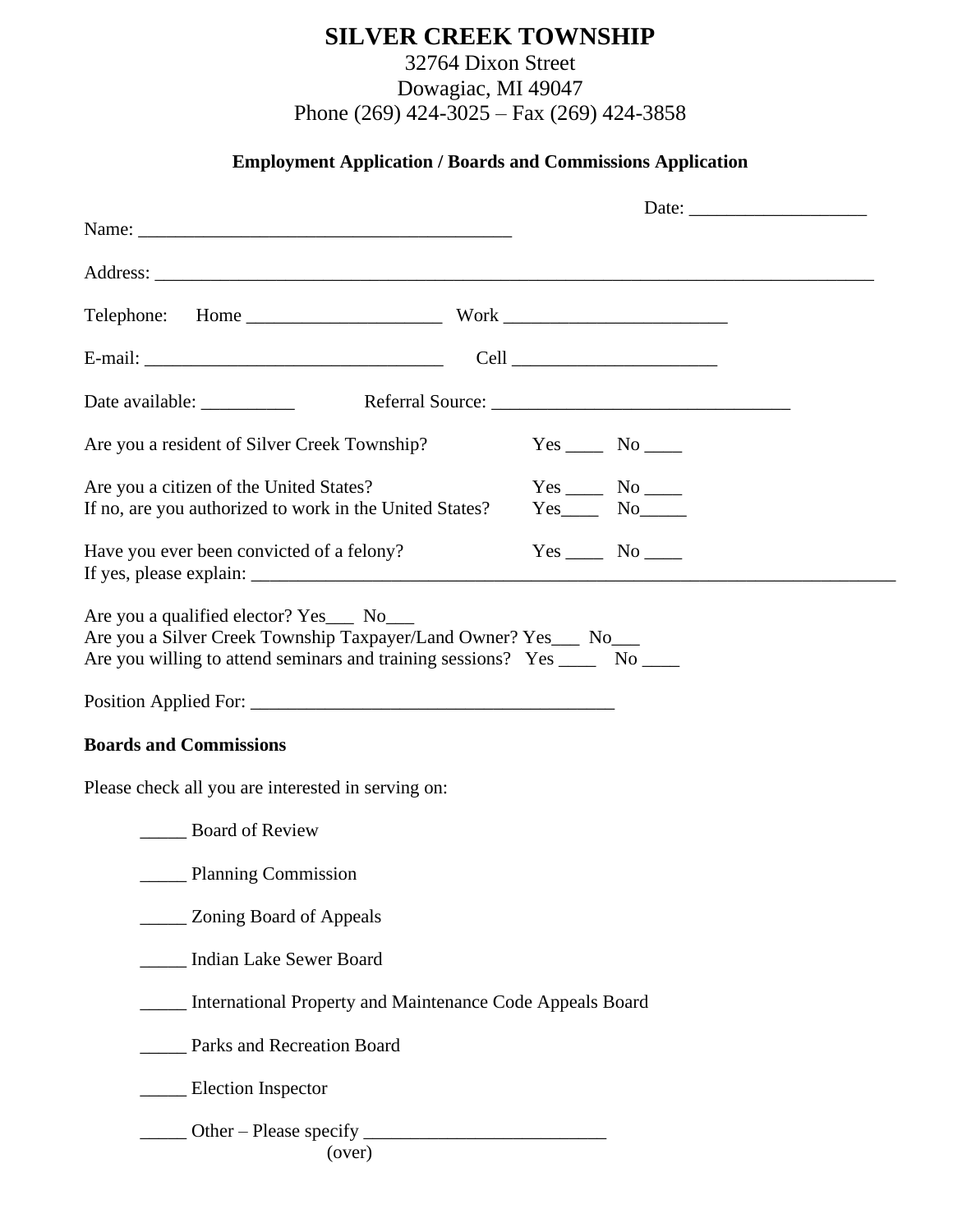For Boards and Commissions: Please tell us why you are interested in being appointed to a public agency board:

What personal qualities do you have that will contribute to service on a Board or Commission:

What are your particular skills or experience (i.e., financial, management, community service, leadership?)

References (Name, Phone Number):

Education/Training/Certifications: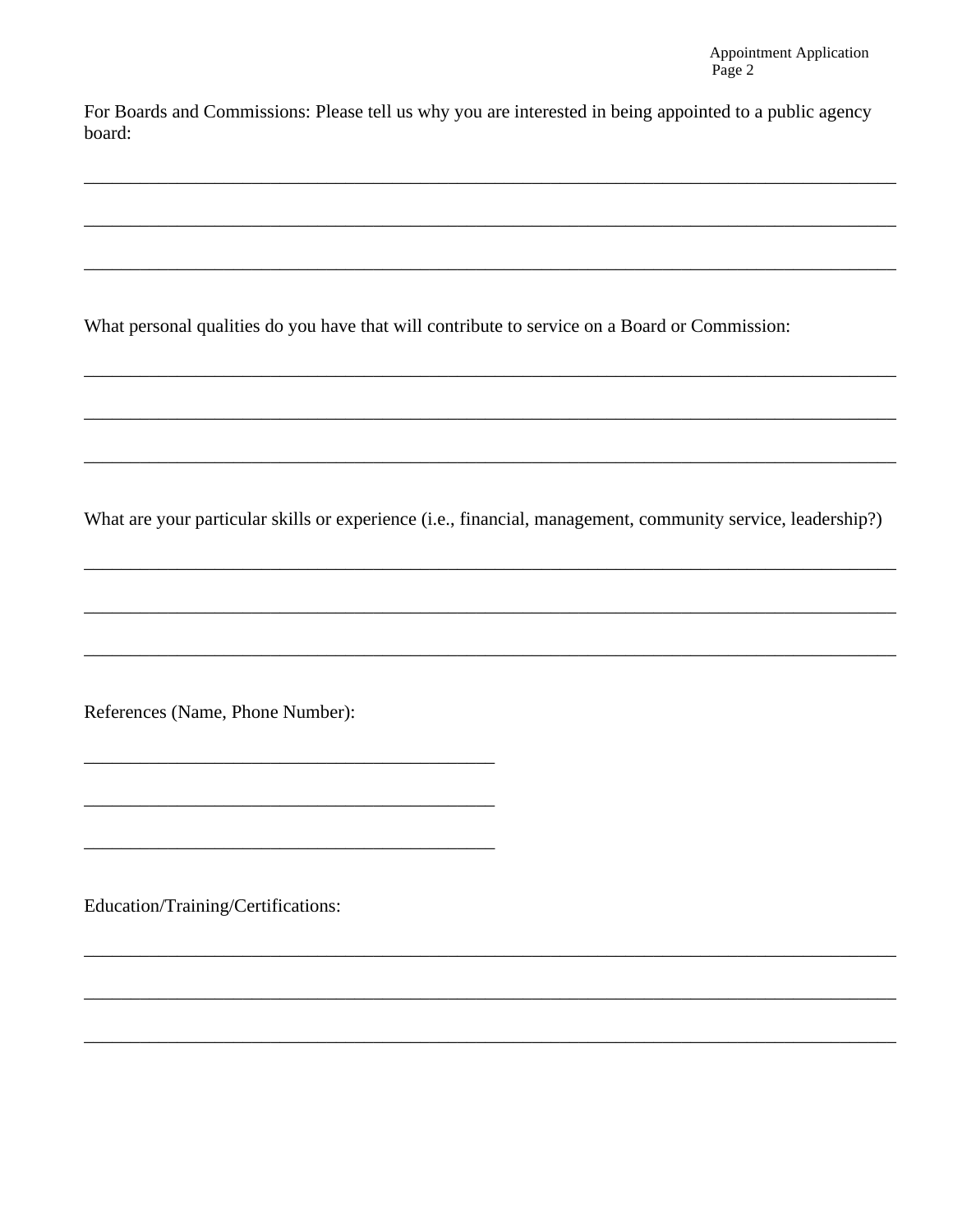Previous Employment:

| Address:   |                                                                                                                                                                                                                                                                                                                                                                                  |                       |                     |                                                                                                                                                                                                                                        |  |
|------------|----------------------------------------------------------------------------------------------------------------------------------------------------------------------------------------------------------------------------------------------------------------------------------------------------------------------------------------------------------------------------------|-----------------------|---------------------|----------------------------------------------------------------------------------------------------------------------------------------------------------------------------------------------------------------------------------------|--|
|            |                                                                                                                                                                                                                                                                                                                                                                                  |                       |                     |                                                                                                                                                                                                                                        |  |
|            | Responsibilities: Network of the Community of the Community of the Community of the Community of the Community of the Community of the Community of the Community of the Community of the Community of the Community of the Co                                                                                                                                                   |                       |                     |                                                                                                                                                                                                                                        |  |
| From:      |                                                                                                                                                                                                                                                                                                                                                                                  |                       |                     |                                                                                                                                                                                                                                        |  |
| reference? | May we contact your previous supervisor for a                                                                                                                                                                                                                                                                                                                                    | <b>YES</b><br>$\perp$ | NO<br>П             |                                                                                                                                                                                                                                        |  |
|            |                                                                                                                                                                                                                                                                                                                                                                                  |                       |                     | Phone: _____________________                                                                                                                                                                                                           |  |
| Address:   |                                                                                                                                                                                                                                                                                                                                                                                  |                       |                     | Supervisor: View Management Communication                                                                                                                                                                                              |  |
|            |                                                                                                                                                                                                                                                                                                                                                                                  |                       |                     |                                                                                                                                                                                                                                        |  |
|            | Responsibilities:                                                                                                                                                                                                                                                                                                                                                                |                       |                     |                                                                                                                                                                                                                                        |  |
| From:      |                                                                                                                                                                                                                                                                                                                                                                                  |                       |                     | Reason for Leaving:<br><u>Next and the manufacture of the set of the set of the set of the set of the set of the set of the set of the set of the set of the set of the set of the set of the set of the set of the set of the set</u> |  |
| reference? | May we contact your previous supervisor for a                                                                                                                                                                                                                                                                                                                                    | <b>YES</b><br>$\Box$  | NO<br>П             |                                                                                                                                                                                                                                        |  |
|            |                                                                                                                                                                                                                                                                                                                                                                                  |                       |                     | Phone: and the state of the state of the state of the state of the state of the state of the state of the state of the state of the state of the state of the state of the state of the state of the state of the state of the         |  |
| Address:   |                                                                                                                                                                                                                                                                                                                                                                                  |                       |                     | Supervisor:                                                                                                                                                                                                                            |  |
| Job Title: |                                                                                                                                                                                                                                                                                                                                                                                  |                       |                     |                                                                                                                                                                                                                                        |  |
|            | Responsibilities:                                                                                                                                                                                                                                                                                                                                                                |                       |                     |                                                                                                                                                                                                                                        |  |
| From:      | $\begin{picture}(180,10) \put(0,0){\line(1,0){10}} \put(15,0){\line(1,0){10}} \put(15,0){\line(1,0){10}} \put(15,0){\line(1,0){10}} \put(15,0){\line(1,0){10}} \put(15,0){\line(1,0){10}} \put(15,0){\line(1,0){10}} \put(15,0){\line(1,0){10}} \put(15,0){\line(1,0){10}} \put(15,0){\line(1,0){10}} \put(15,0){\line(1,0){10}} \put(15,0){\line($<br><u> Albanya (Albanya)</u> |                       |                     | Reason for Leaving:<br><u> Reason</u> for Leaving:                                                                                                                                                                                     |  |
| reference? | May we contact your previous supervisor for a                                                                                                                                                                                                                                                                                                                                    | <b>YES</b>            | <b>NO</b><br>$\Box$ |                                                                                                                                                                                                                                        |  |